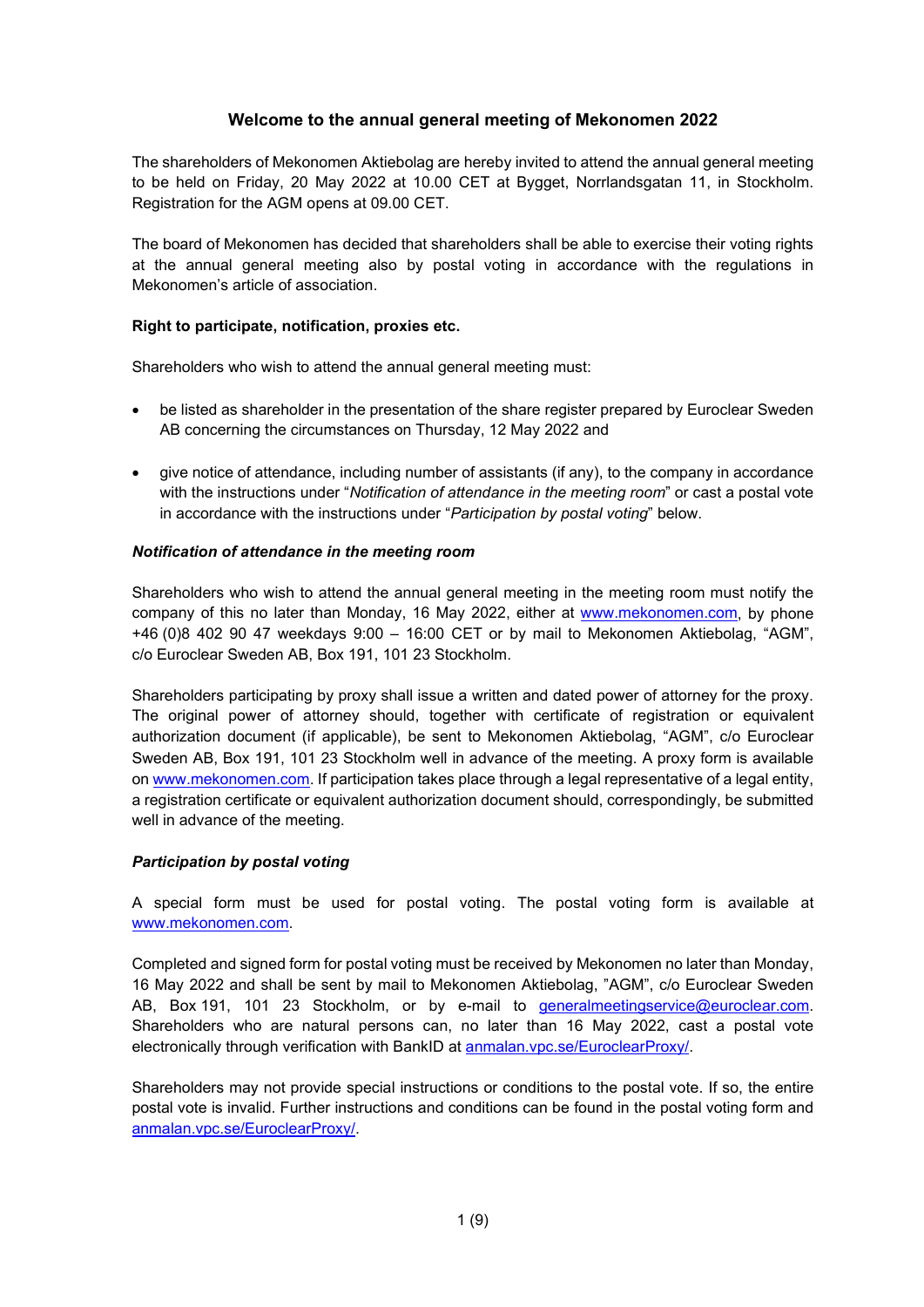If the shareholder submits its postal vote by proxy, a written and dated power of attorney signed by the shareholder must be attached to the postal voting form, as well as any authorization documents. Proxy form is available om [www.mekonomen.com.](http://www.mekonomen.com/)

Shareholders who wish to attend in the meeting room in person or by proxy must notify the company in accordance with the instructions under "*Notification of attendance in the meeting room*". A notification by casting a postal vote is therefore not sufficient for those who wish to attend the meeting room.

## *Nominee-registered shares*

To be entitled to participate in the annual general meeting, a shareholder whose shares are registered in the name of a nominee must, in addition to giving notice of participation in the meeting, register its shares in its own name so that the shareholder is listed in the presentation of the share register as of Thursday, 12 May 2022 (so-called voting rights registration). Such registration may be temporary and request for such voting rights registration shall be made to the nominee, in accordance with the nominee's routines, at such a time in advance as decided by the nominee. Voting rights that have been made by the nominee no later than Monday, 16 May 2022 will be taken into account in the shareholder register.

## **Proposed agenda**

- 1. Opening of the meeting and election of a chairman of the meeting.
- 2. Preparation and approval of voting register.
- 3. Approval of the agenda.
- 4. Election of person to verify the minutes.
- 5. Determination of whether the meeting has been duly convened.
- 6. Presentation of the annual report and auditor's report, the consolidated financial statements and the auditor's report on the consolidated financial statements,
- 7. CEO's address.
- 8. Resolution on adoption of the income statement and balance sheet and the consolidated income statement and consolidated balance sheet.
- 9. Resolution on discharge of the directors and CEO from liability.
- 10. Resolution concerning disposition of the company's result in accordance with the adopted balance sheet and record date for payment of the dividend.
- 11. Determination of the number of directors and deputy directors.
- 12. Determination of fees to the board and the auditor.
- 13. Election of board members, chairman of the board, and deputies, if any.
- 14. Election of auditor.
- 15. Approval of the remuneration report.
- 16. Resolution on a long-term share-based incentive program (LTIP 2022).
- 17. Resolutions on authorization for the board to (a) acquire own shares and (b) transfer of own shares.
- 18. Resolution on authorization for the board to issue new shares.
- 19. Resolution on amendments to the articles of association concerning corporate name.
- 20. Closing of the meeting.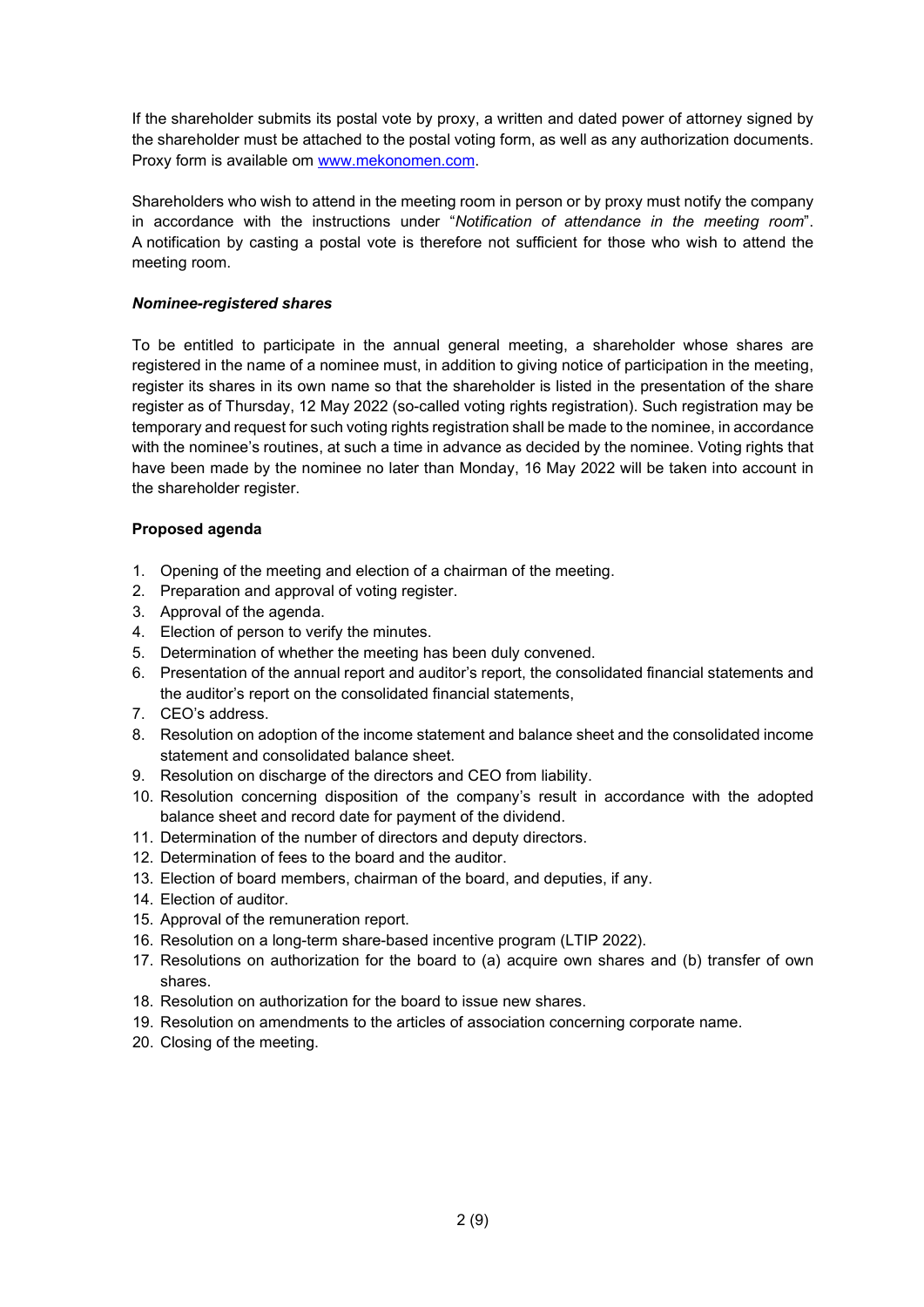## **Proposals**

## **Item 1 – Chairman of the meeting**

The nomination committee proposes Helena Skåntorp as chairman of the meeting, or in her absence, any person appointed by the nomination committee.

## **Item 2 – Voting register**

The voting register proposed to be approved is the voting register prepared by Euroclear Sweden AB, based on the general meeting shareholder register, shareholders notified and present at the meeting as well as received postal votes.

## **Item 4 – Person to verify the minutes**

The board proposes that Thomas Wuolikainen, representing Fjärde AP-fonden, is elected to verify the minutes, or in his absence, any person appointed by the board.

## **Item 10 – Dividend and record date**

The board proposes that a dividend if 3.00 SEK per share and that the record date to receive the dividend shall be Tuesday, 24 May 2022. With the proposed record date, the dividend is expected to be distributed by Euroclear Sweden AB on Monday, 30 May 2022.

## **Item 11 – Number of directors**

The nomination committee proposes that the board shall consist of seven meeting-elected members and no deputy members (unchanged).

### **Item 12 – Fees to the board and the auditor**

The nomination committee proposes

- SEK 750,000 to the chairman of the board (previous year: 650,000), SEK 480,000 to the vice chairman (420,000) and SEK 350,000 to each of the other directors appointed by the meeting (315,000),
- for committee work, SEK 150,000 to the chairman of the audit committee (125,000) and 60,000 to each of the other members of the audit committee (55,000), and SEK 60,000 to the chairman of the remuneration committee (50,000) and SEK 30,000 to each of the other members of the remuneration committee (25,000), and
- auditor's fees in accordance with approved account.

### **Item 13 – Board members and chairman of the board**

The nomination committee proposes

- re-election of directors Eivor Andersson, Kenny Bräck, Robert M. Hanser, Joseph M. Holsten, Magnus Håkansson, Michael Løve and Helena Skåntorp, and
- re-election of Robert M. Hanser as chairman of the board.

Information on the individuals proposed is presented more in detail on [www.mekonomen.com.](http://www.mekonomen.com/)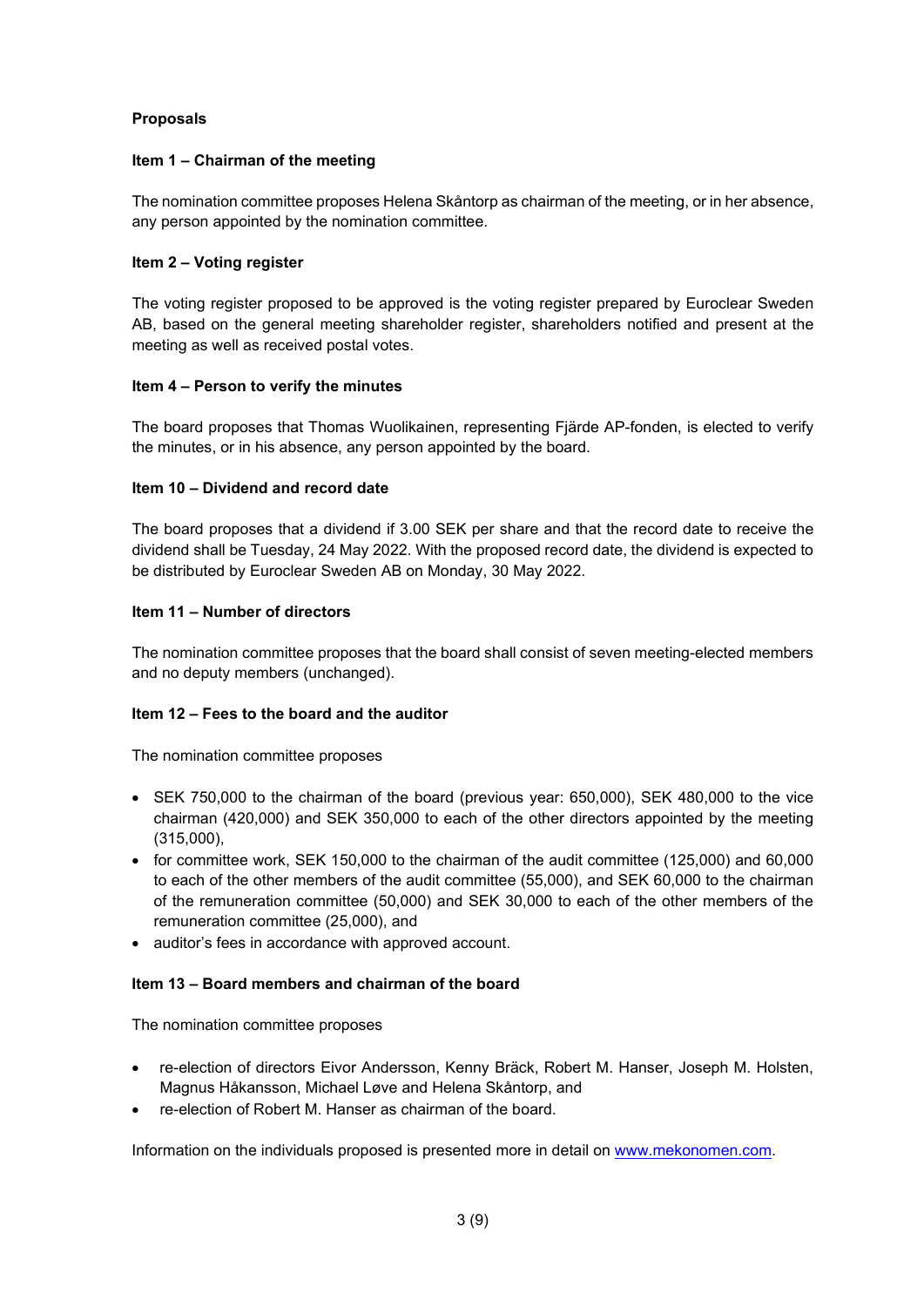### **Item 14 – Auditor**

The nomination committee proposes re-election of the auditing firm PricewaterhouseCoopers AB as the company's auditor for the period until the end of the annual general meeting 2023. The auditing firm has informed the company that Linda Corneliusson will be continuing as the auditor in charge. The proposal is in accordance with the audit committee's recommendation.

## **Item 15 – Remuneration report**

The board proposes that the meeting approves the report prepared by the board of remunerations.

## **Item 16 – Long-term share-based incentive program (LTIP 2022)**

The board proposes that the meeting resolves to establish a long-term share-based incentive program (LTIP 2022) for Mekonomen Aktiebolag (publ) ("Mekonomen") in accordance with the following. The structure of the program is in line with Mekonomen's previous programs but compared with the previous year that more people can be offered to participate and that the number of possible investment shares increases.

## **Motives and LTIP 2022 in summary**

The main motives for establishing LTIP 2022 is to align the shareholders' interests with the interests of the company management and other key employees to ensure maximum long-term value creation and to encourage a personal shareholding in Mekonomen. In addition, the board is of the opinion that LTIP 2022 will help Mekonomen to recruit and retain members of the company management and other key employees.

LTIP 2022 comprises of approximately 40 employees, including the Group Management in Mekonomen and certain other key employees in the Group. Participation in LTIP 2022 requires a personal shareholding in Mekonomen. After the vesting period, the participants will be allocated shares in Mekonomen free of charge, provided that certain conditions are met. These conditions are linked to continued employment in the Mekonomen Group, a personal shareholding in Mekonomen, and that certain financial key ratios and performance targets are met. The maximum number of shares in Mekonomen that can be allocated under LTIP 2022 shall be limited to 340,000 (including any compensation for dividends), which corresponds to approximately 0.6 percent of the total number of shares and votes in the company.

# **Participants in LTIP 2022**

LTIP 2022 comprises approximately 40 employees, including the members of the Group Management in Mekonomen, members of the management teams of Mekonomen's subsidiaries, and certain other key employees in the Group, divided into four categories. The first category comprises the CEO of Mekonomen ("Category 1"), the second category comprises members of Mekonomen's Group Management excluding the CEO (five persons) ("Category 2"), the third category comprises of certain members of the management teams of Mekonomen's subsidiaries (approximately 8 persons) ("Category 3") and the fourth category compromises of certain selected key employees (approximately 26 persons) ("Category 4"). Additional persons who have been recruited but not yet started their employment in the Mekonomen Group at the end of the application period for participation in the program may be invited to participate with the condition of starting their employment (whereby the number of persons in the various categories may be adjusted).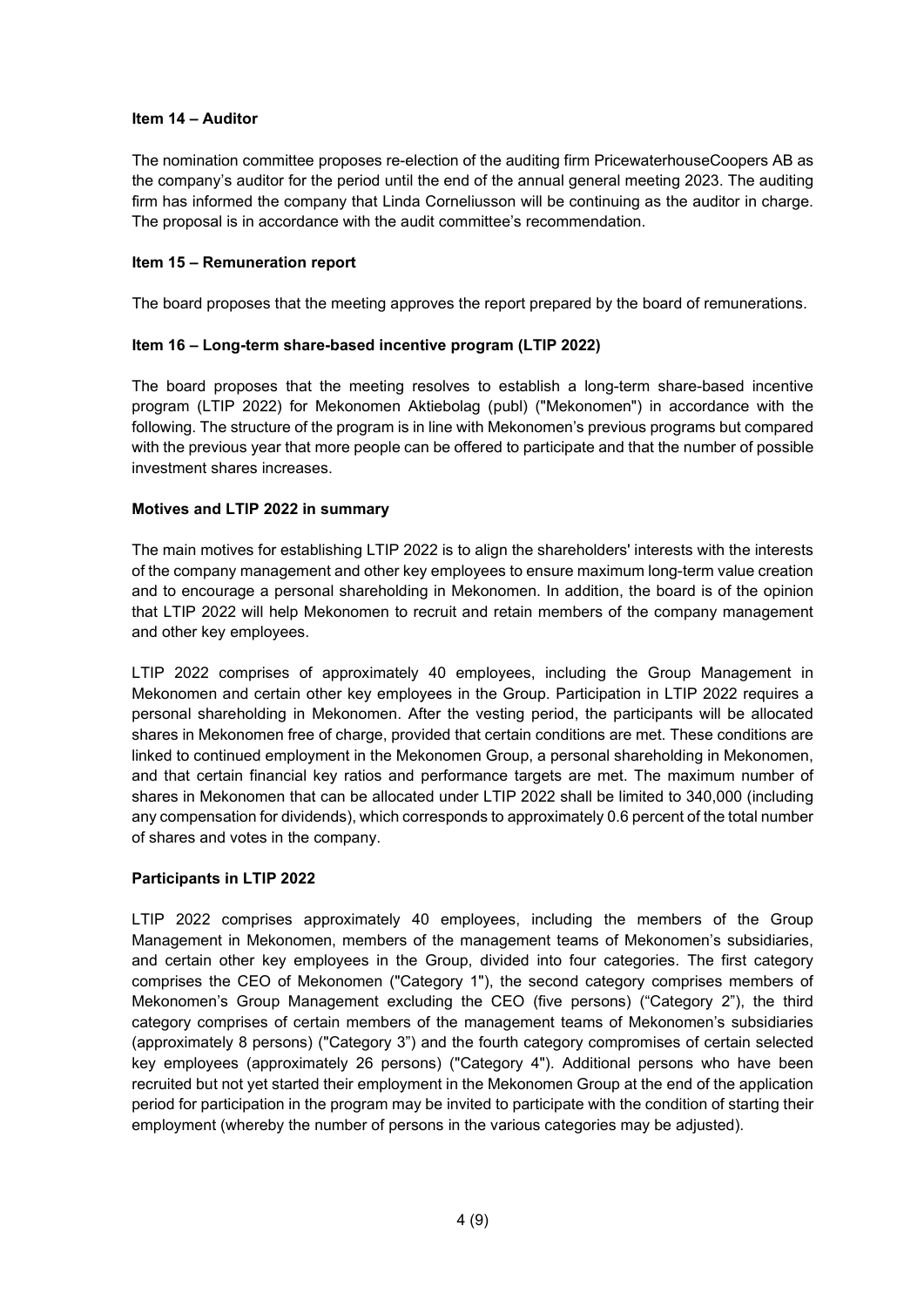## **Personal investment and vesting period**

Participation in LTIP 2022 requires that the participant has a personal shareholding in Mekonomen that is allocated to LTIP 2022 ("Investment Shares"). Investment Shares can either be purchased for LTIP 2022 or be held since previously (provided that they have not already been allocated to another incentive programme already in progress). The participant in Category 1 can invest a maximum of 5,000 shares in Mekonomen, the participants in Category 2 can invest a maximum of 4,000 shares, Category 3 can invest a maximum of 3,000 shares and Category 4 can be invited to invest between 750 – 1,250 shares. The investment levels correspond to approximately 5 – 30 percent of each participant's annual salary before tax. For all categories, each Investment Share entitles to five performance share rights ("Share Rights"). If a participant is in possession of inside information at the time of purchase, purchase of shares to LTIP 2022 shall be made as soon as possible, but not later than 31 December 2022.

# **Terms and Conditions for Share Rights**

The following terms and conditions shall apply for the Share Rights:

- Share Rights will be granted free of charge a certain time after the meeting.
- Share Rights cannot be transferred or pledged.
- Each Share Right may entitle the holder the right to receive a share in the company free of charge after the announcement of Mekonomen's interim report for the first quarter of 2025. A precondition for the right to be allocated shares by virtue of the Share Rights is that the participant has not sold any of his or her Investment Shares and, with certain limited exceptions, that the participant remains employed in the Mekonomen Group until the announcement of Mekonomen's interim report for the first quarter of 2025. Further, allocation of shares requires that certain financial key ratios and performance targets be achieved by Mekonomen in the manner described under the section "Performance targets" below.
- To align the participants' interests with the shareholders' interests, Mekonomen will compensate the participants for dividends to shareholders by increasing the number of shares that each Share Right entitles to.

### **Performance targets**

The Share Rights are divided into series A and series B. Of the five Share Rights, the participants receive one Share Right of series A and four Share Rights of series B. The number of Share Rights that entitles to allocation of shares depends on the achievement of the financial key ratios and performance targets that apply for the respective series as follows:

- Series A Allocation requires that the total shareholder return<sup>1</sup> (TSR) on Mekonomen's share shall exceed 0 % during the period 1 April 2022 – 31 March 2025.
- Series B Allocation requires that the total shareholder return<sup>2</sup> (TSR) on Mekonomen's share shall exceed 0 % during the period 1 April 2022 – 31 March 2025. In addition, allocation requires that certain target levels are achieved relating to decrease of Net Debt/EBITDA<sup>3</sup> and growth in adjusted EBIT<sup>4</sup> for the financial years 2022-2024. The board has determined a minimum level and a maximum level for each performance target. If the minimum levels are reached, the Share Rights entitle to a 25 percent allocation in series B. If the maximum levels are reached or exceeded, 100 precent allocation is awarded, i.e. each Share Right entitles to one share in Mekonomen. If the degree of achievement is between the minimum and the maximum levels, the outcome will be measured on a linear basis. If the minimum levels are not reached,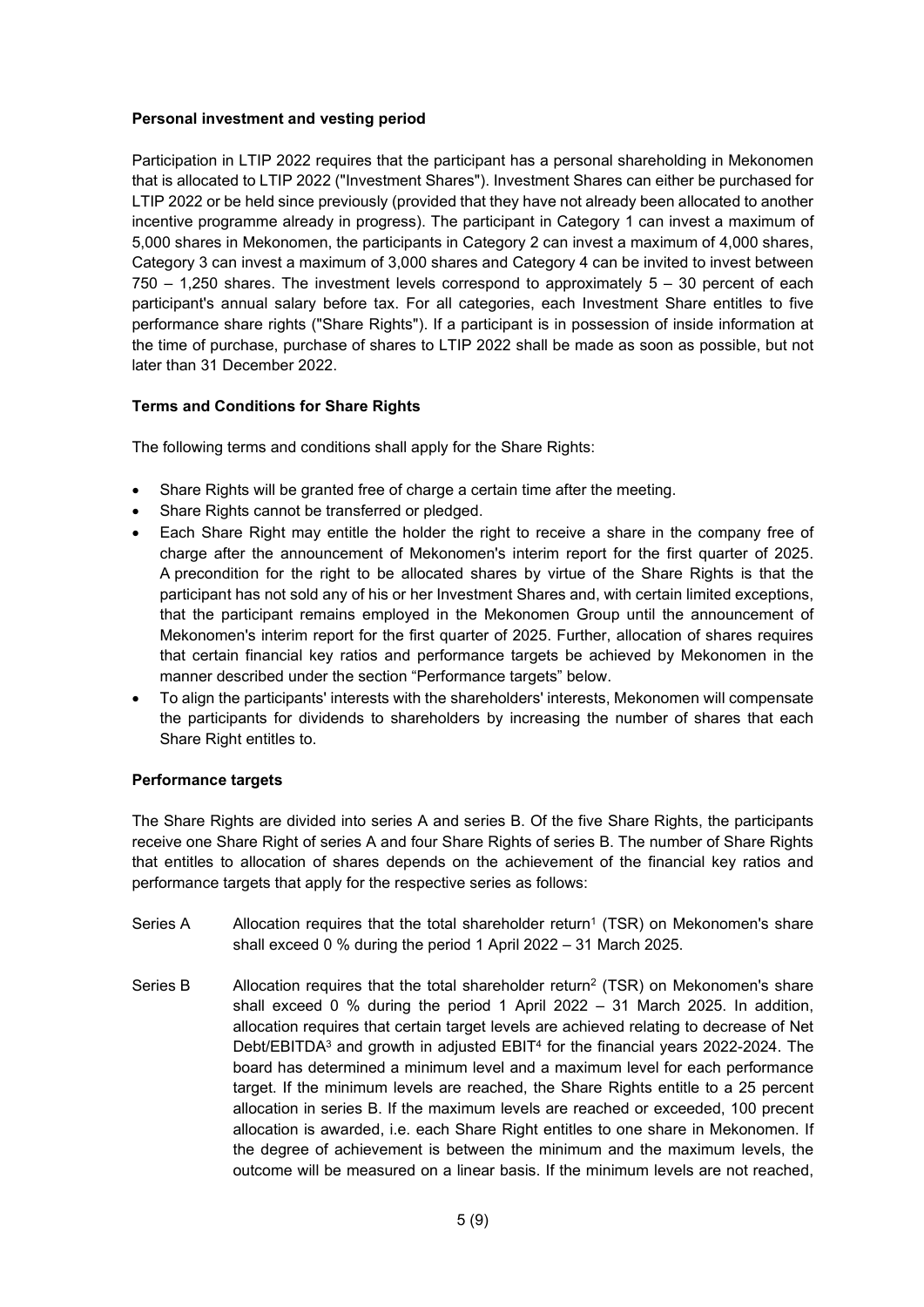no allocation will be made. Mekonomen intends to present the target levels and to what extent these have been achieved after the end of the program.

1 Including reversed dividends.

- 2 Including reversed dividends.
- 3 Excluding IFRS 16.
- 4 Reported EBIT adjusted for non-off items and goodwill amortization in Mekonomen AB.

### **Structure and handling**

The board shall be responsible for the more detailed structure and handling of LTIP 2022 within the framework of the stipulated conditions and guidelines. The board shall be entitled to make adjustments to fulfil specific regulations or market prerequisites in other jurisdictions. In the event significant changes take place in the Mekonomen Group or its business environment that were to result in the decided-upon conditions for allocation and the opportunity to exercise the Share Rights under LTIP 2022 no longer being practicable, the board shall have the right to make other adjustments. Before the number of shares that are to be allocated according to the Share Rights is finally determined, the board shall assess if the outcome of LTIP 2022 is reasonable. This assessment shall be made in relation to Mekonomen's financial result and position, the conditions in the stock market, and in general. If the board as a result of its assessment finds that the outcome is not reasonable, the board shall reduce the number of shares to be allocated.

#### **Scope**

The maximum number of shares in Mekonomen that can be allocated under LTIP 2022 shall be limited to 340,000 (including compensation for dividends, if any), which corresponds to approximately 0.6 percent of the total number of shares and votes in the company. Based on the more detailed conditions decided by the board, the number of shares covered by LTIP 2022 shall be subject to adjustment in the event Mekonomen carries out a bonus issue, share split or reverse share split, rights issue or similar measures, while considering customary practice for corresponding incentive programs.

### **Hedge measures**

The company intends to enter into an equity swap agreement with a bank to ensure the delivery of shares under the LTIP 2022, according to which the bank in its own name shall be able to purchase and transfer shares in Mekonomen to the participants in accordance with LTIP 2022.

### **Scope and costs for the program**

The Share Rights cannot be pledged or transferred to others. However, an estimated value of each Share Right can be calculated. The board has estimated the average value of each Share Right to SEK 87.20. The estimate is based on the closing price of the Mekonomen share on 30 March 2022 (SEK 114.00). The total cost for LTIP 2022 is estimated to approximately MSEK 18.6 (including costs for social security contributions of approximately MSEK 6.0, and administration costs for transferring shares through an equity swap agreement estimated to MSEK 1.2), based on the assumptions that all persons who have been offered to participate in the plan participates and that they make a maximum investment, an average achievement of the performance targets of 50 percent, an annual employee turnover of 10 percent, an annual increase in the share price by 10 percent, and average social security contributions of 30 percent. With an assumption of achievement of the performance targets of 100 percent, the total cost is instead expected to approximately MSEK 26.0 (including costs for social security contributions of approximately MSEK 8.5 and administration costs for transfer of shares through an equity swap agreement are estimated to MSEK 1.2), which, on an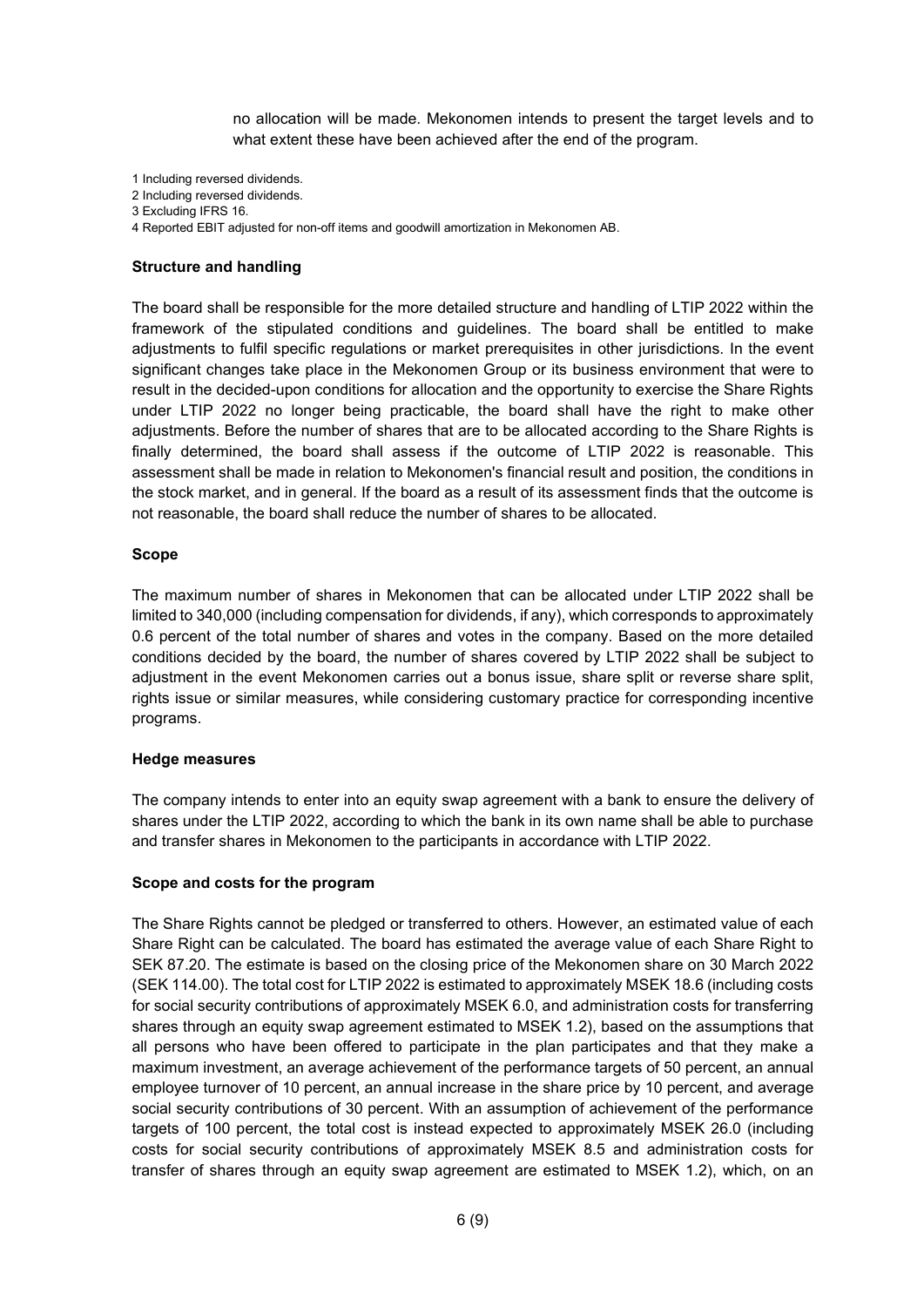annual basis, corresponds to approximately 0.3 percent of Mekonomen's total personnel costs for the financial year 2021. The costs will be booked as personnel costs in the income statement over the vesting period in accordance with IFRS 2 Share-based Payment. Social security contributions will be expensed in the income statement in accordance with Swedish Financial Accounting Board Pronouncement UFR 7 during the vesting period. The size of these costs will be calculated based on Mekonomen's share price growth during the vesting period and the allocation of Share Rights.

## **Effects on important key ratios**

On a pro forma basis for 2021, an annual cost of MSEK 6.2 for LTIP 2022 corresponds to a negative effect of approximately 0.1 percentage points on Mekonomen's operating margin and a decrease in earnings per share by approximately SEK 0.17. However, the board believes that the positive effects on Mekonomen's financial results that are expected to arise through an increase in the participants' shareholdings and the opportunity for additional allocation of shares under the program exceed the costs related to LTIP 2022.

# **Drafting of the proposal**

LTIP 2022 has been prepared by Mekonomen's remuneration committee and board and was drafted in consultation with external advisors.

## **Other incentive programs in Mekonomen**

There are share-based incentive programs that has previously been implemented in Mekonomen, LTIP 2019, LTIP 2020 and LTIP 2021. For more information, please see the company's website and annual report for 2021.

### **The board's proposal for decision**

In reference to the description above, the board proposes that the meeting votes in favor of LTIP 2022.

### **Majority requirement**

The board's proposal for decision to introduce LTIP 2022 requires that the decision is approved by shareholders representing more than half of the votes represented at the meeting.

### **Item 17 – Acquisition and transfer of own shares**

### **A. Acquisition of own shares**

The board proposes that the meeting authorizes the board, for the period until the next annual general meeting, on one or several occasions, to resolve on acquisitions of the company's own shares as follows:

- The company may acquire a maximum number of shares so that the company's holding, at any time, does not exceed 10 per cent of all shares in the company.
- The shares may be acquired on Nasdaq Stockholm at a price per share at each time within the prevailing price interval for the share (i.e., the interval between the highest purchase price and lowest selling price).
- Payment for the shares shall be made in cash.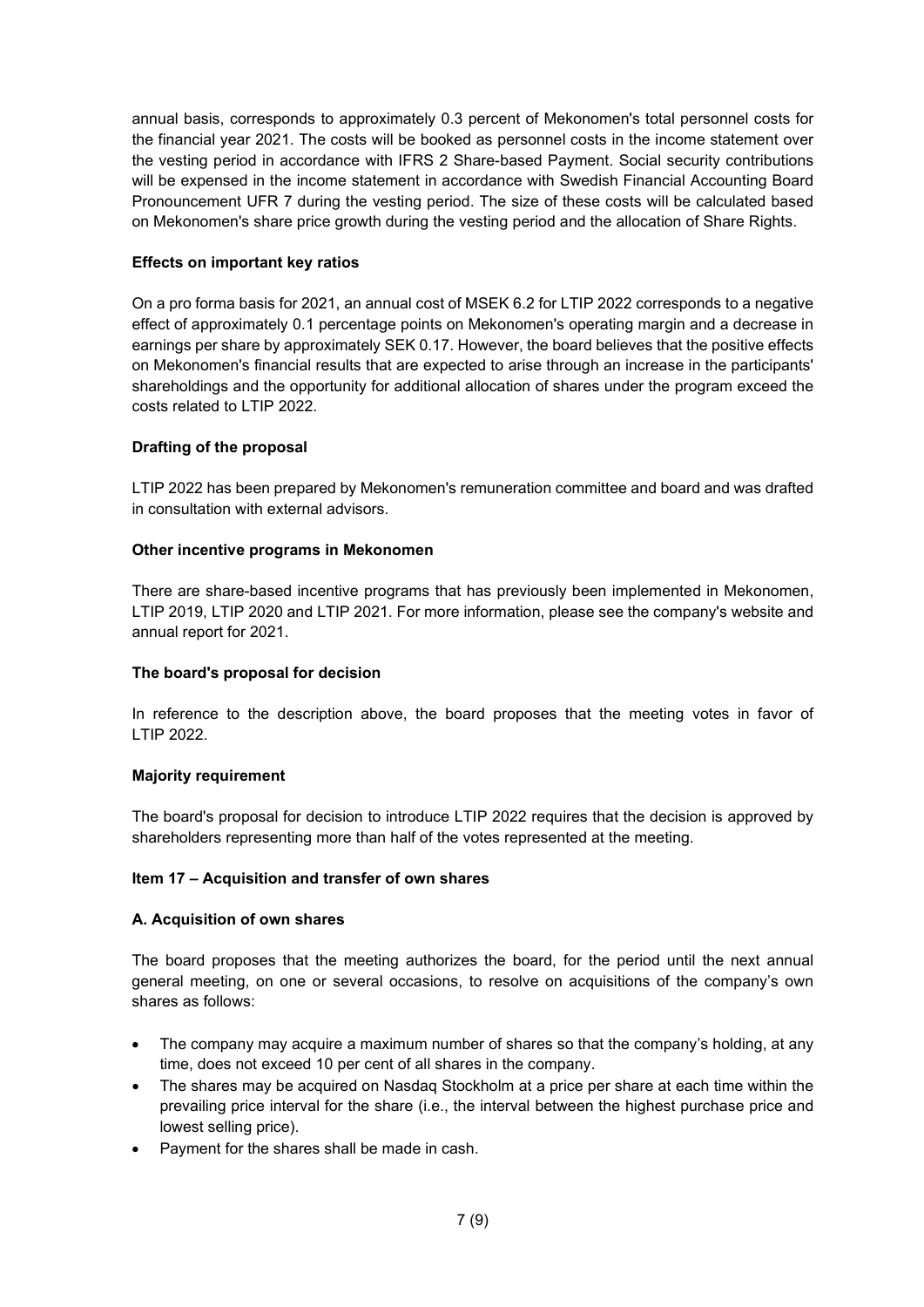## **B. Transfer of own shares**

The board further proposes that the meeting authorizes the board, for the period until the next annual meeting, on one or several occasions, to resolve on transfers of the company's own shares in connection with or due to acquisition as follows:

- All shares held by the company at the time of the board's decision may be transferred.
- The shares may be transferred with deviation from the shareholders' preferential right.
- The shares may be transferred on Nasdaq Stockholm at a price per share within the prevailing price interval for the share. Transfers may also be conducted outside Nasdaq Stockholm. Payment for shares transferred outside Nasdaq Stockholm shall be made in cash, through contribution in kind or by a set-off of company debt, and the price shall be determined so that the transfer takes place on market terms.

The purpose of the above authorizations regarding acquisition and transfer of own shares, and the reason for the deviation from the shareholders preferential right, is to enable the company to adjust the company's capital structure and thereby contribute to increased shareholder value as well as to use repurchased shares as payment in connection with any company and business acquisitions or for financing such acquisitions.

# **Item 18 – Authorization for the board to decide on new issue of shares**

The board proposes that the meeting authorizes the board, for the period until the next annual general meeting, at one or several occasions, with preferential rights for the shareholders, or with deviation from shareholder preferential rights, to resolve upon new issues of a maximum of 5,641,662 shares. Such decision on new issue may include provisions that payment, in addition to cash payment, may be made in contribution kind, through set-off or as else is set forth in chapter 13 paragraph 5 section 1 item 6 of the Swedish Companies Act. The purpose of the authorization is to enable Mekonomen to issue shares as payment in relation to acquisitions of companies or parts of companies and/or of assets, which the board deems to add value to the business of the Mekonomen Group, and to be able to raise capital for such acquisitions. A new issue made under the authorization and which is made without the shareholders' preferential rights shall take place on market terms. The board, the CEO or any person empowered by the board, is further authorized to make minor amendments to the resolution set out above to the extent necessary in connection with the filing of requisite documents with the Swedish Companies Registration Office.

# **Item 19 – Amendment to the articles of association concerning corporate name**

The board proposes that the meeting resolves to amend paragraph 1 of the articles of association, as follows, whereby the company's corporate name is amended to MEKO AB.

### Current wording

"The registered name of the company is MEKONOMEN AKTIEBOLAG. The company is a limited liability company (publ)."

# Proposed wording

"The registered name of the company is MEKO AB. The company is a limited liability company (publ)."